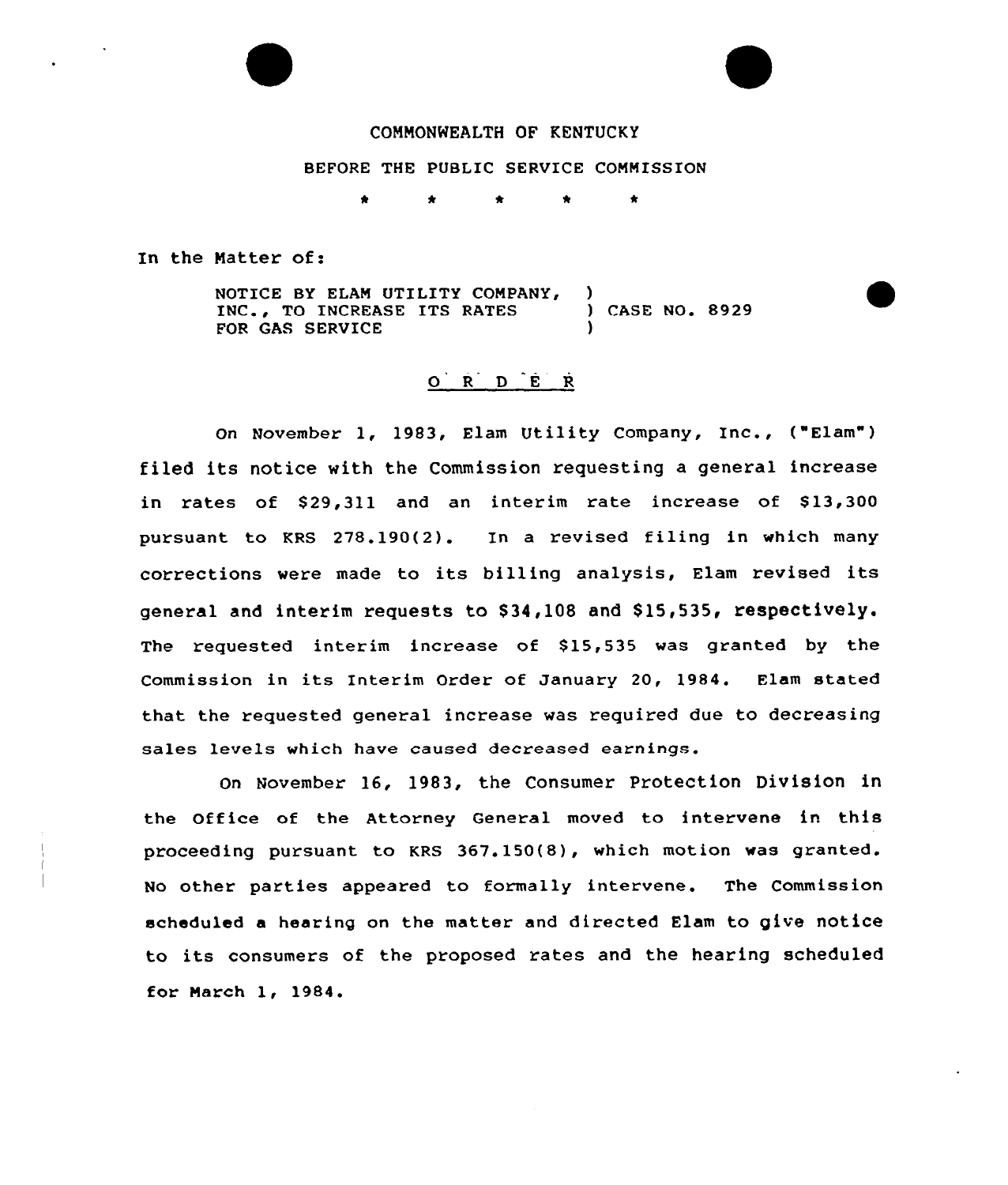

#### **COMMENTARY**

Elam is a privately-owned gas distribution utility providing natural gas service in Morgan County, Kentucky, to approximately 410 customers. Elam purchases its gas from Columbia Gas Transmission Company and Capitol Oil and Gas Company.

#### TEST PERIOD

Elam proposed and the Commission has accepted the 12-month period ending July 31, 1983, as the test period for determining the reasonableness of the proposed rates. In utilizing the historic test period, the Commission has given full consideration to appropriate known and measurable changes.

#### VALUATION

#### Net Investment

Elam proposed a net investment rate base of \$454,155. The Commission concurs with this determination with the following exceptions:

The Commission has increased plant in service by \$960 to reflect the capitalization of outside labor costs which were improperly charged to expense during the test year.

The allowance for working capital has been increased by \$545 to reflect the pro forma adjustments to operating expenses

 $-2-$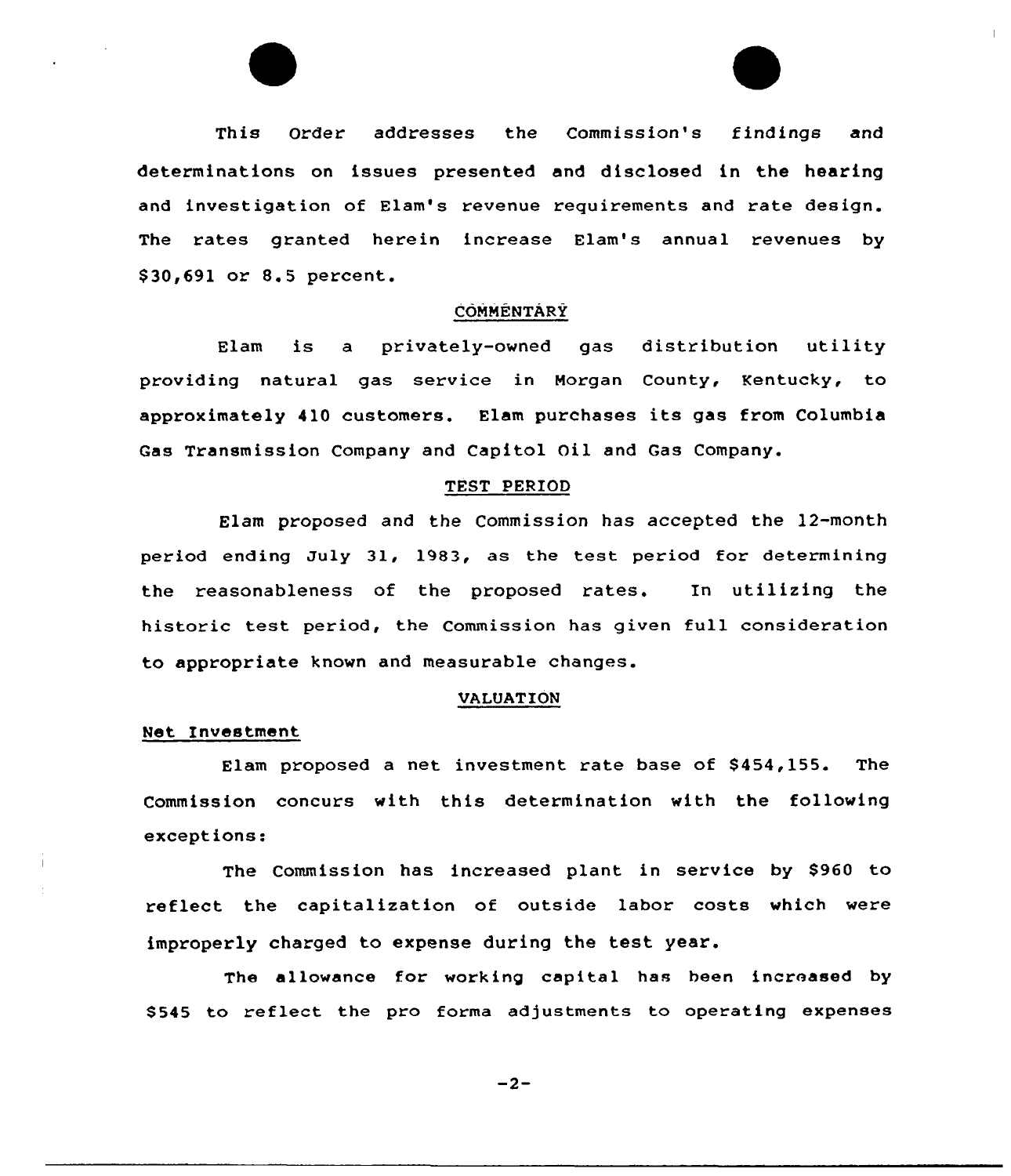

allowed herein. The Commission has further adjusted the proposed rate base to reflect the allowed pro forma adjustment to depxeciation expense in the calculation of the depreciation reserve.

Based on the Commission's adjustments, Elam's net investment rate base for rate-making purposes is as follows:

| Utility Plant in Service                                    | \$522,088                                        |
|-------------------------------------------------------------|--------------------------------------------------|
| add:<br>Materials & Supplies<br>Working Capital<br>Subtotal | $\frac{5}{6}$ , 490<br>$\frac{10,678}{5,17,168}$ |
| Deduct:<br>Accumulated Depreciation                         | \$86,817                                         |
| <b>Net Investment</b>                                       | \$452,439                                        |

## Capital Structure

The Commission finds from the evidence of record that Elam's capital structure for rate-making purposes is S448,881 and consists of \$639,990 in long-term debt and a negative equity balance of \$191,109. This equity balance reflects adjustments to the test year for operating and depreciation expenses based on the capitalization of outside labor costs addressed in the preceding section.

#### REUEHUES AND EXPENSES

Elam proposed several adjustments to revenues and expenses to reflect more current and anticipated operating conditions. The Commission finds the proposed adjustments are generally proper and acceptable for rate-making purposes with the following exceptions:

 $-3-$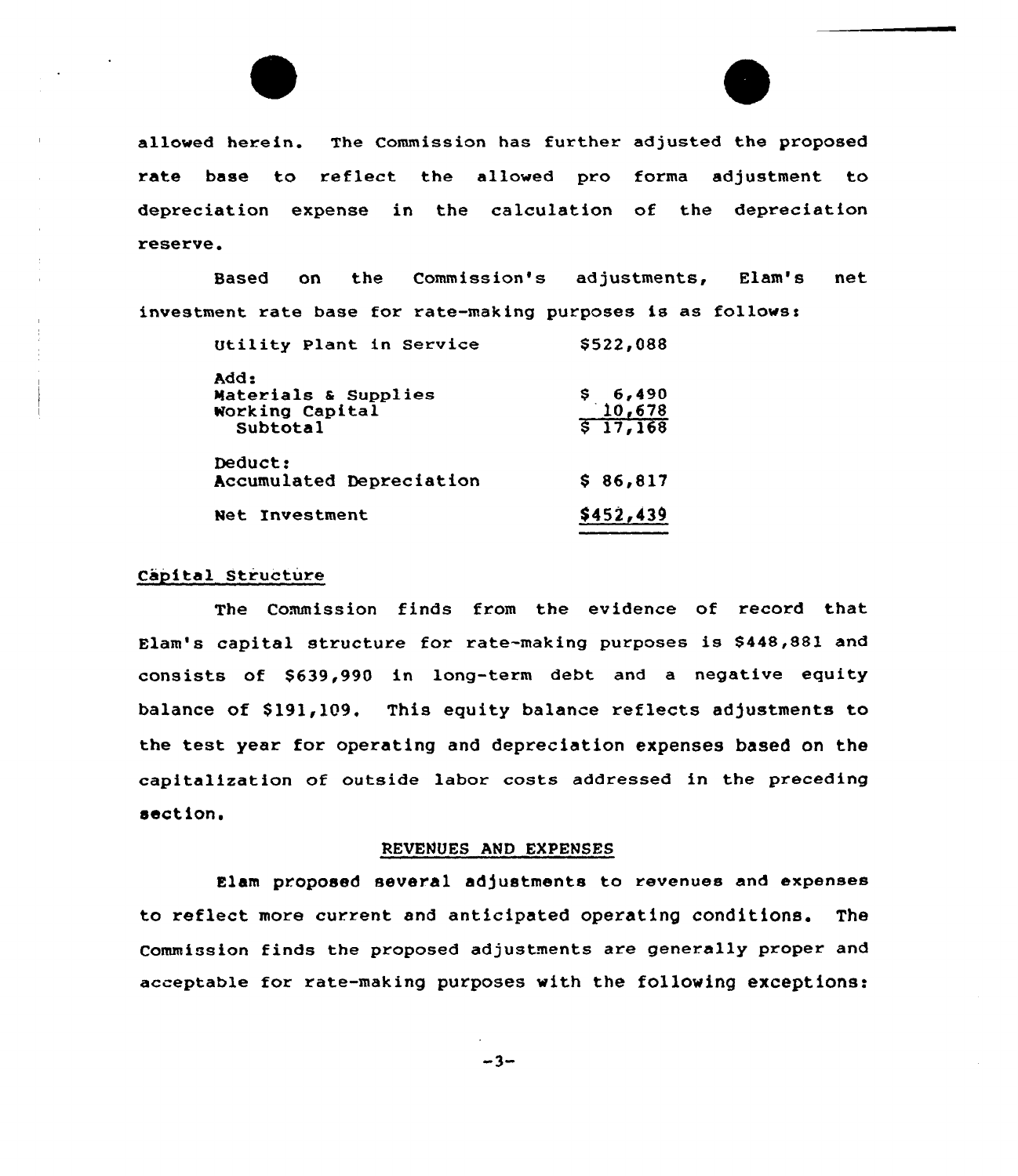## Labor Costs

During the test year Elam reported \$960 in operating expense for outside labor costs incurred in connection with the installation of new distribution lines. The Commission is of the opinion and finds that these costs should properly have been capitalized rather than expensed and, therefore, has made an adjustment to reduce Elam's test-year operating expenses by \$960.

# Depreciation Expense

Elam proposed an adjustment of \$3,189 to increase its annual depreciation based on the year-end level of plant in service. The Commission has increased this amount to reflect the annual depreciation of the addition to plant of \$960 for labor costs that were improperly charged to expense during the test year. Based on the 30-year depreciable life utilized by Elam for depreciating distribution lines, this results in an increase to the depreciation expense adjustment of \$32 resulting in an overall adjustment of \$3,221.

### Donations

During the test year Elam incurred \$60 in expenses for donations to various civic and charitable organizations. The Commission is of the opinion that expenditures of this type produce little, if any, benefit to Elam's consumers and, therefore, should not be allowed for rate-making purposes.

## Advertising

During the test year Elam incurred operating expenses in the amount of \$126 for institutional and promotional advertising. In accordance with the provisions of 807 KAR 5:016, the Commission

 $-4-$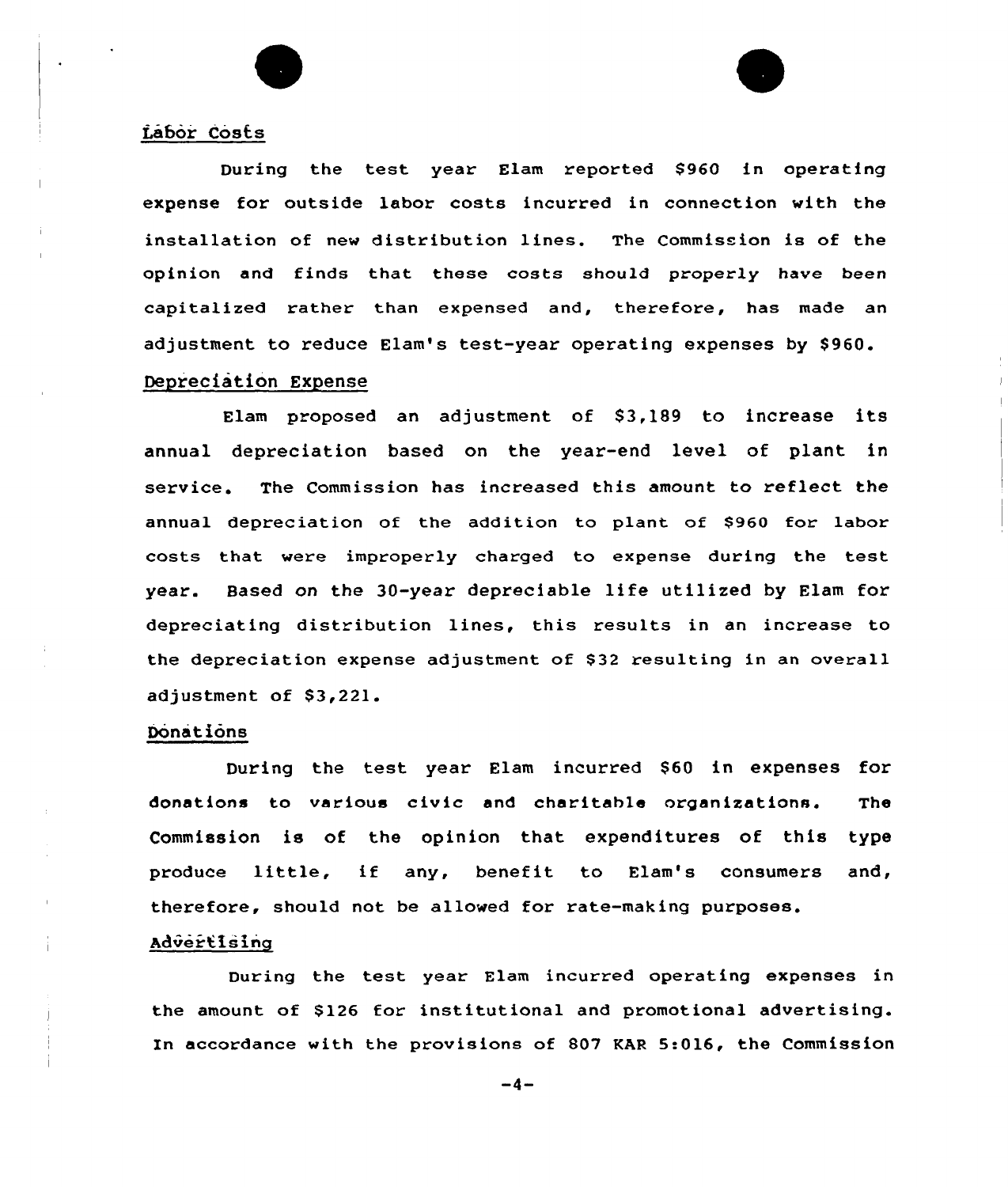has reduced operating expenses to eliminate this cost for rate-making purposes.

### Christmas Bonuses

Elam incurred \$451 in expense during the test year for Christmas bonuses and <sup>a</sup> Christmas dinner for its employees. Elam presented no evidence in support of the reasonableness of these expenses nor did it show that these expenditures were needed because its employees are not adequately compensated otherwise. The Commission is of the opinion that expenses of this type, while obviously promoting employer-employee relations, are not necessary for the operation of the utility and, therefore, should not be borne by Elam's ratepayers. Accordingly, the Commission has made an adjustment to reduce operating expenses by 8451 for rate-making purposes.

## Accident-Related Expense

During the test year Elam incurred operating expenses of S75 to pay for damage to an automobile caused by an accident involving Blam's service truck. The Commission is of the opinion that such an expense is unusual and non-recurring in nature and should not be included herein for rate-making purposes. Therefore, an adjustment has been made to reduce Elam's test-period operating expenses by S75 for rate-making purposes.

## Rate Case Expense

Elam proposed an adjustment of  $$1,333$  to amortize its projected rate case expense of \$4,000 over a period of 3 years. The itemized invoices filed to support the expense incurred for legal and accounting services provided for this case show that

 $-5-$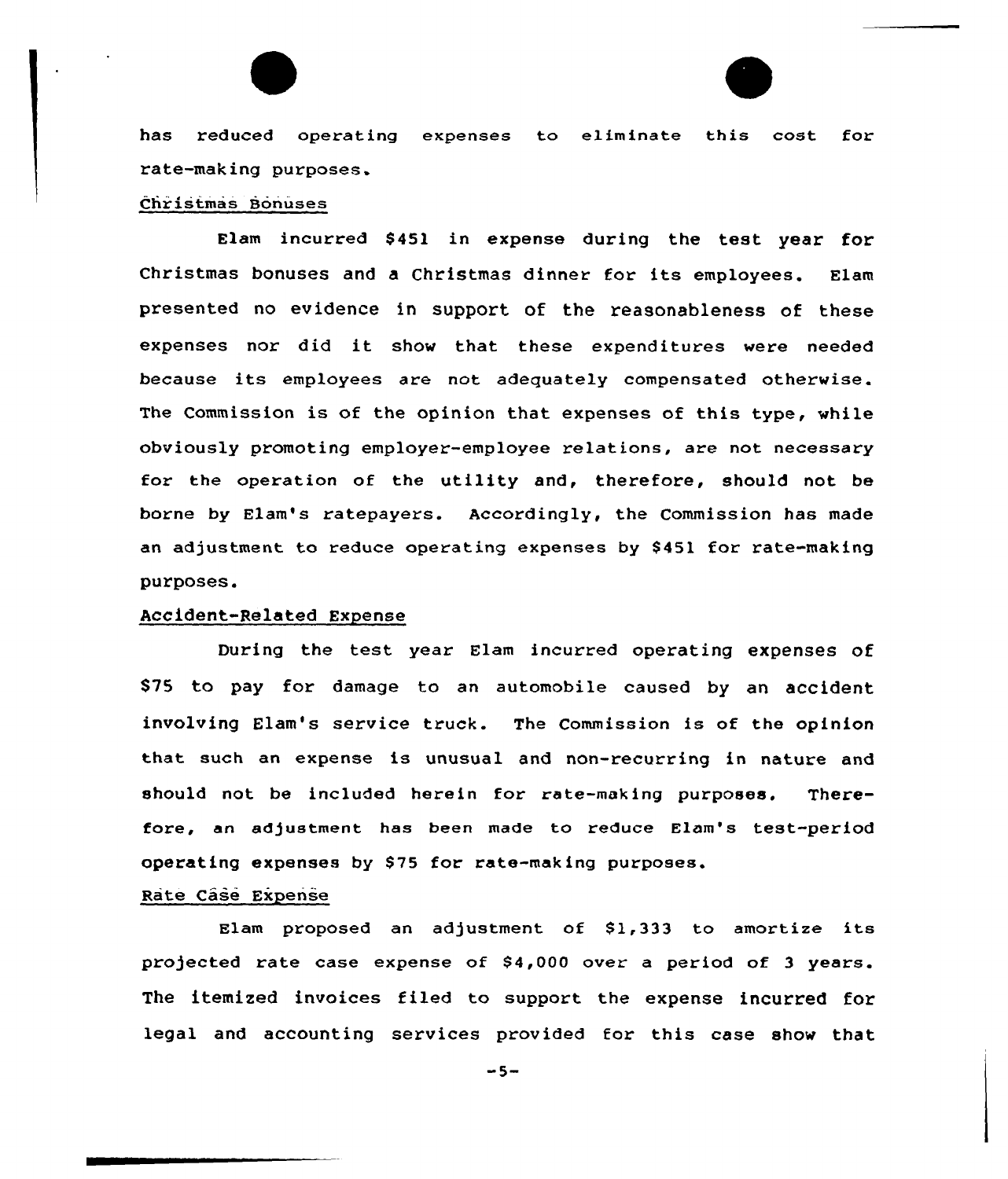\$530 related solely to Elam's filing for interim rate relief. The failure of Elam to perceive its worsening financial condition and file for rate relief in <sup>a</sup> timely manner rests not with Elam's ratepayers but with its management. Therefore, the Commission is of the opinion that any cost incurred as a result of the request for an interim rate increase should not be borne by the ratepayers and, therefore, based on the 3-year amortization period, Elam's proposed adjustment has been reduced by \$177.

The effect of the accepted pro forma adjustments on Elam's net income is as follows:

|                                       | Actual<br>Test Year | Pro Forma<br>Adjustments         | Adjusted<br>Test Year |
|---------------------------------------|---------------------|----------------------------------|-----------------------|
| Operating Revenues                    | \$362,179           | < 2,885<br>S.                    | \$359,294             |
| Operating Expenses                    | 344,780             | $\langle 2, 313 \rangle$         | 342,467               |
| Operating Income<br>Interest on Long- | $\sqrt{517,399}$    | $\overline{\langle 572 \rangle}$ | \$16,827              |
| Term Debt<br>Other Income and         | 56,581              | < 23,883                         | 32,698                |
| $(Deductions) - Net$                  | 1,123               | $-0-$                            | 1,123                 |
| Net Income                            | $$<$ 38,059>        | 23,311                           | \$<14,748             |

## REVENUE REQUIREMENTS

Elam based its requested increase on <sup>a</sup> return of 10.1 percent on its net investment xate base which was the return granted in its last general rate case. The actual return on Elam's requested rate base for the test year was 3.85 percent. After taking into consideration the accepted pro forma adjustments, Elam's adjusted rate of return is 3.72 percent. The Commission is of the opinion that the adjusted rate of return is inadequate and a more reasonable rate of return would be 9.85

 $-6-$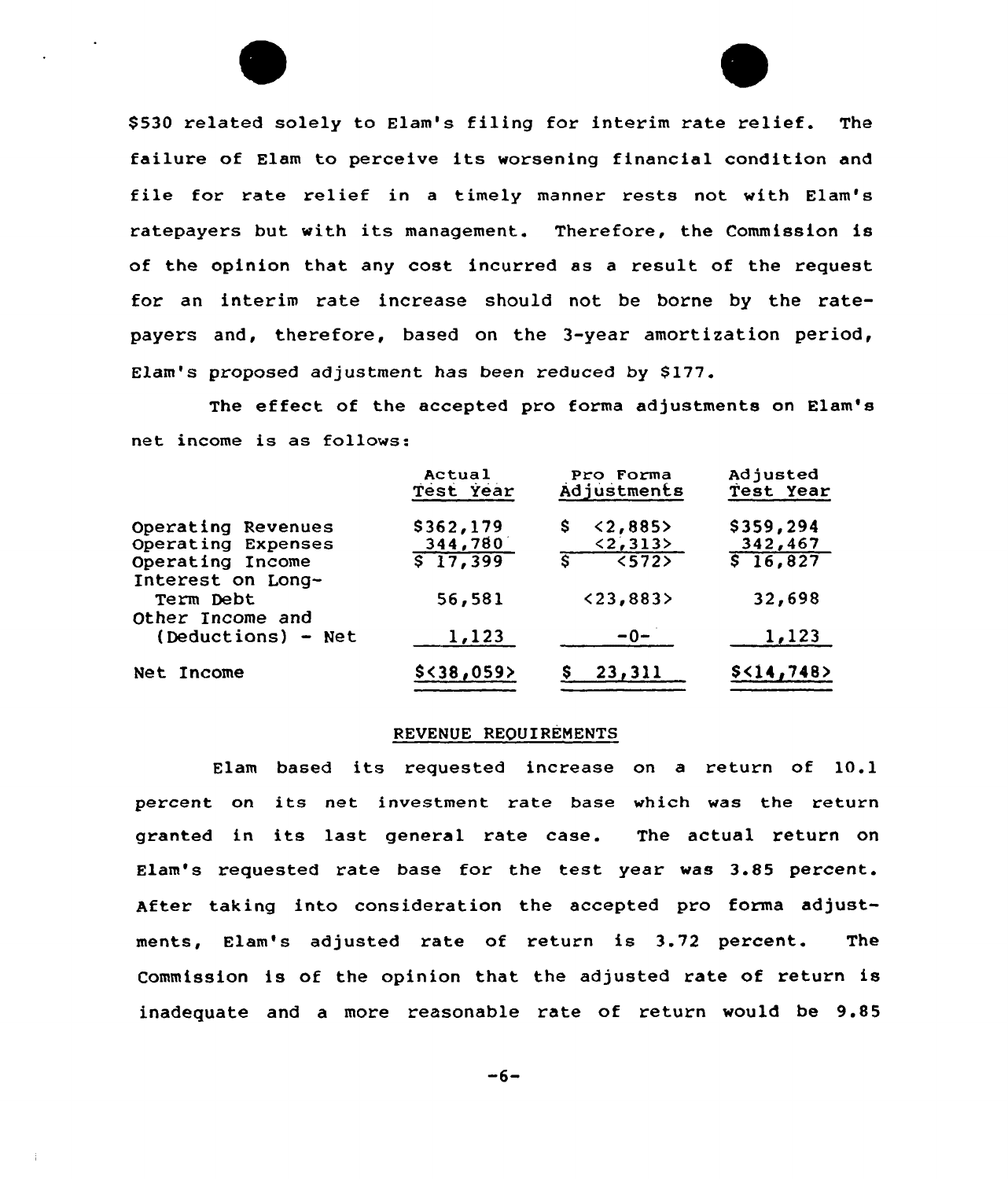percent. This rate of return, which reflects the Commission's move toward slightly lower returns in recent months based on changing economic conditions, results in an additional revenue requirement of  $$30.691$ .<sup>1</sup> This additional revenue, after the provision for income taxes of \$2,953, will provide net income of 812,990, which should be sufficient to allow Elam to pay its operating expenses, meet its mortgage requirements and maintain an adequate surplus for equity growth.

# WHOLESALE SUPPLY OF NATURAL GAS

Nr. B. C. Phillips, Elam's president, indicated at the hearing of March 1, 1984, that Elam had been engaged in negotiations for an alternative supply of natural gas from a local producer in Morgan County at a rate of \$2.50 per Mcf. The Commission encourages Elam to actively pursue these negotiations and to try and achieve some flexibility in gas purchases in view of the rates of \$4 and \$5 per Mcf it is presently being charged by its current wholesale suppliers.

With the increase in rates granted herein, Elam's consumers' bills for an average monthly usage of 10 Mcf will be \$85. Bills of this magnitude give Elam one of the three highest

| $\mathbf{1}$ | Required Operating Income               | \$44,565 |
|--------------|-----------------------------------------|----------|
|              | Less: Adjusted Operating Income         | 16,827   |
|              | Operating Income Deficiency             | \$27,738 |
|              | Less: Adjusted Test Year Loss           | 14,748   |
|              | Taxable Operating Income Deficiency     | \$12,990 |
|              | Retention Factor                        | .8148    |
|              | Revenue Required for Taxable Deficiency | \$15,943 |
|              | Revenue Required for Test Year Loss     | 14,748   |
|              | Total Additional Revenue Requirement    | \$30,691 |

$$
-7-
$$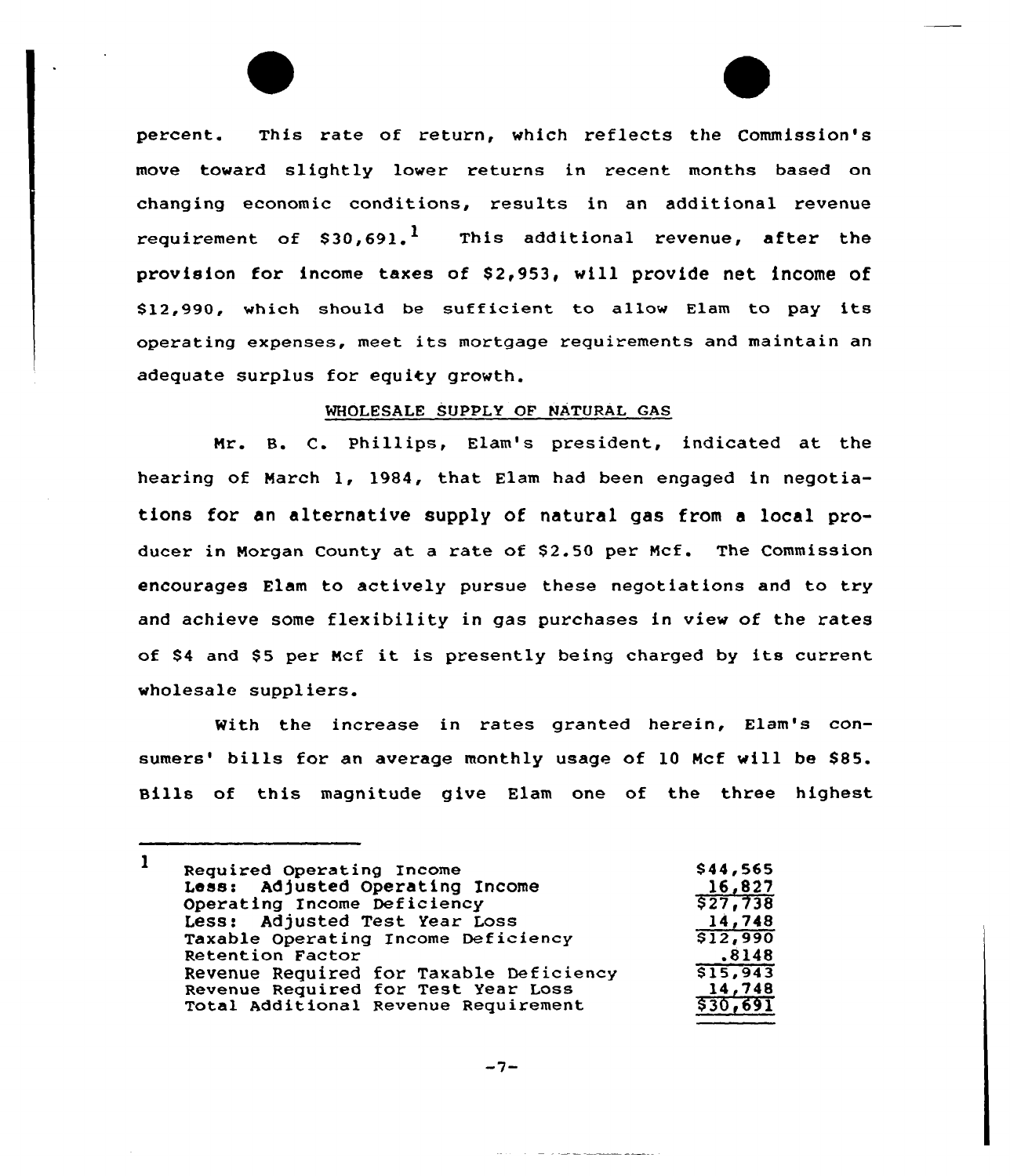residential rates among gas distribution companies regulated by this Commission. With the prospects of continually declining sales due to consumers switching to alternative fuel sources, it is imperative that Elam do everything it can to hold its rates at current levels, or reduce them if possible. Otherwise, Elam may eventually reach a point where increasing rates and declining sales levels would make it unable to function as <sup>a</sup> viable business entity. The Commission will require a status report on the negotiations with a local producer for an alternative gas supply to be filed within 60 days from the date of this Order.

#### **SUMMARY**

The Commission, after consideration of the evidence of record and being advised, is of the opinion and finds that:

1. The rates in Appendix <sup>A</sup> are the fair, just and reasonable rates for Elam and will provide net income sufficient to meet the requirements in Elam's mortgage agreement securing its long-term debt.

2. The rates and charges proposed by Elam differ from those found reasonable herein and should be denied upon application of KRS 278.030.

IT IR THEREFoRE ORDERED that the rates in hppendix <sup>A</sup> be and they hereby are approved for service rendered on and after the date of this order.

IT IS FURTHER ORDERED that the rates proposed by Elam be and they hereby are denied.

 $-8-$ 

 $-$  -  $-$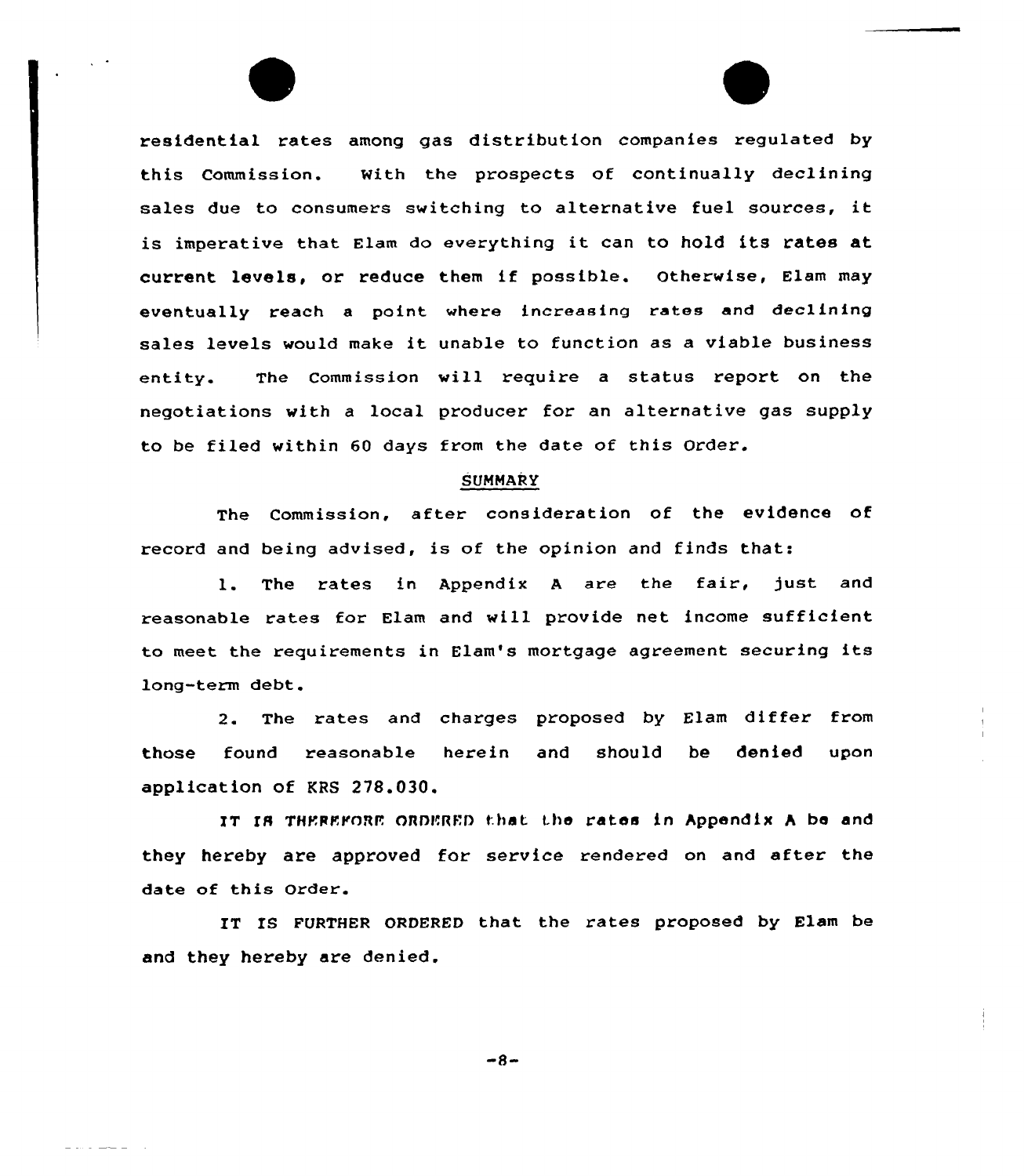

IT IS FURTHER ORDERED that Elam shall file within 60 days from the date of this Order <sup>a</sup> status report on its negotiations for <sup>a</sup> less expensive supply of natural gas.

IT IS FURTHER ORDERED that Elam shall file with the Commission within <sup>30</sup> days from the date of this Order its revised tariff sheets setting out the rates approved herein,

Done at Frankfort, Kentucky, this 2nd day of May, 1984.

PUBLIC SERVICE CONNISSION

man Vice Chairman Commiss:

ATTEST!

 $\mathcal{A}(\mathcal{A})$  , and  $\mathcal{A}(\mathcal{A})$  , and  $\mathcal{A}(\mathcal{A})$  , and  $\mathcal{A}(\mathcal{A})$ 

Acting Secretary